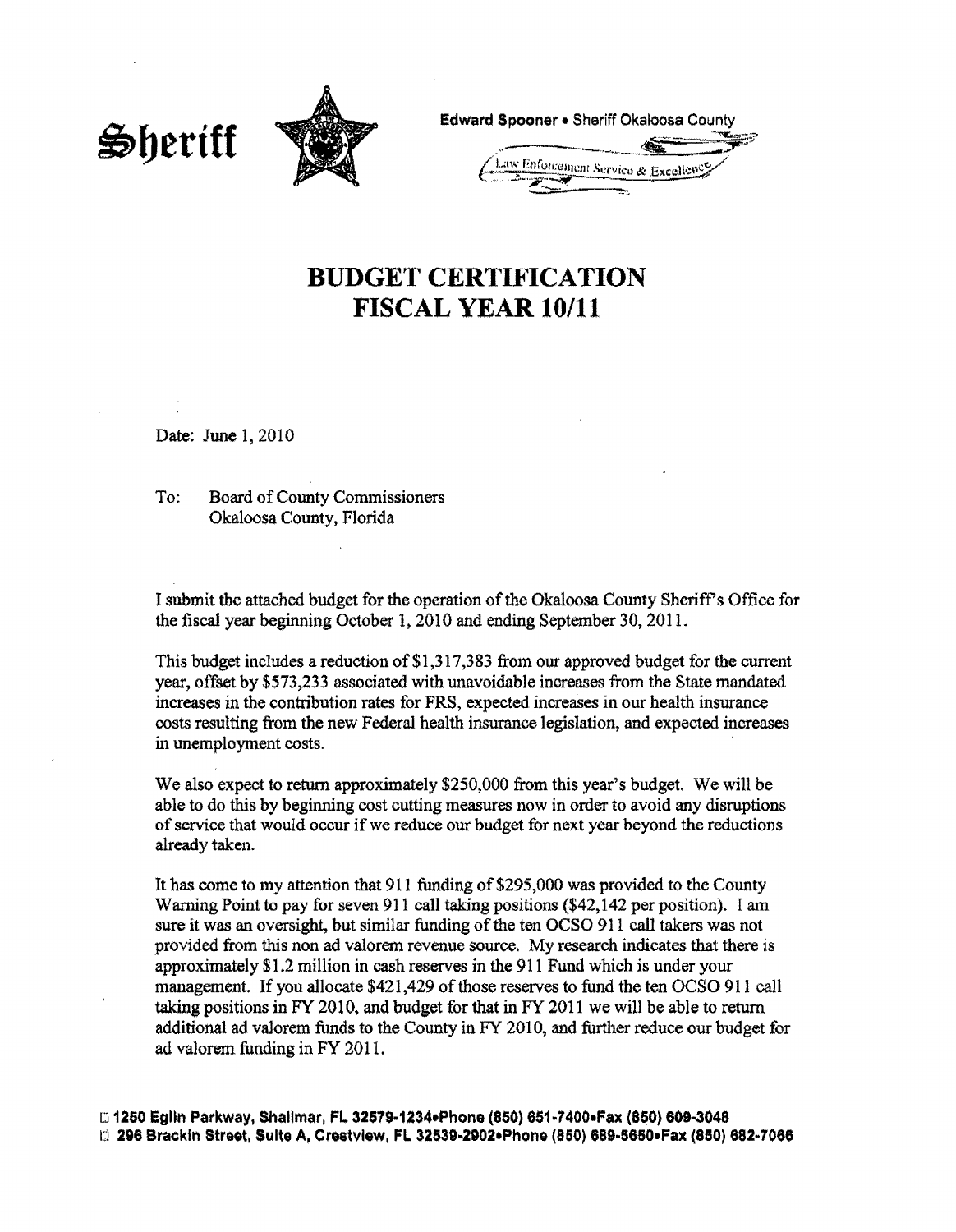To the best of my knowledge, this budget provides for the funding required to continue to competently and efficiently provide law enforcement services to Okaloosa County, provided that increases in costs, particularly gasoline prices, or unexpected demands, do not occur.

Our planning for FY 2011 is ongoing, and a number of questions remain regarding our contracts to provide services to the cities of Destin, Mary Esther and Cinco Bayou, the Okaloosa County School Board, the Northwest Florida Regional Airport, and the Northwest Florida State College. Changes to these contracts could result in staffing changes and further reductions of the Sheriff's Office budget.

Vorthwest Florida State College. C<br>hanges and further reductions of the<br>Engineering Scheriff

Ed Spooner. Sheriff

STATE OF FLORIDA COUNTY OF OKALOOSA

Sworn to and subscribed before me this  $1<sup>st</sup>$  day of June, 2010, by Ed Spooner, who is personally known to me.

\ *~~.£<-1fJMk~~* 

Debra A Barrineau Notary Public, State of Florida (Seal)

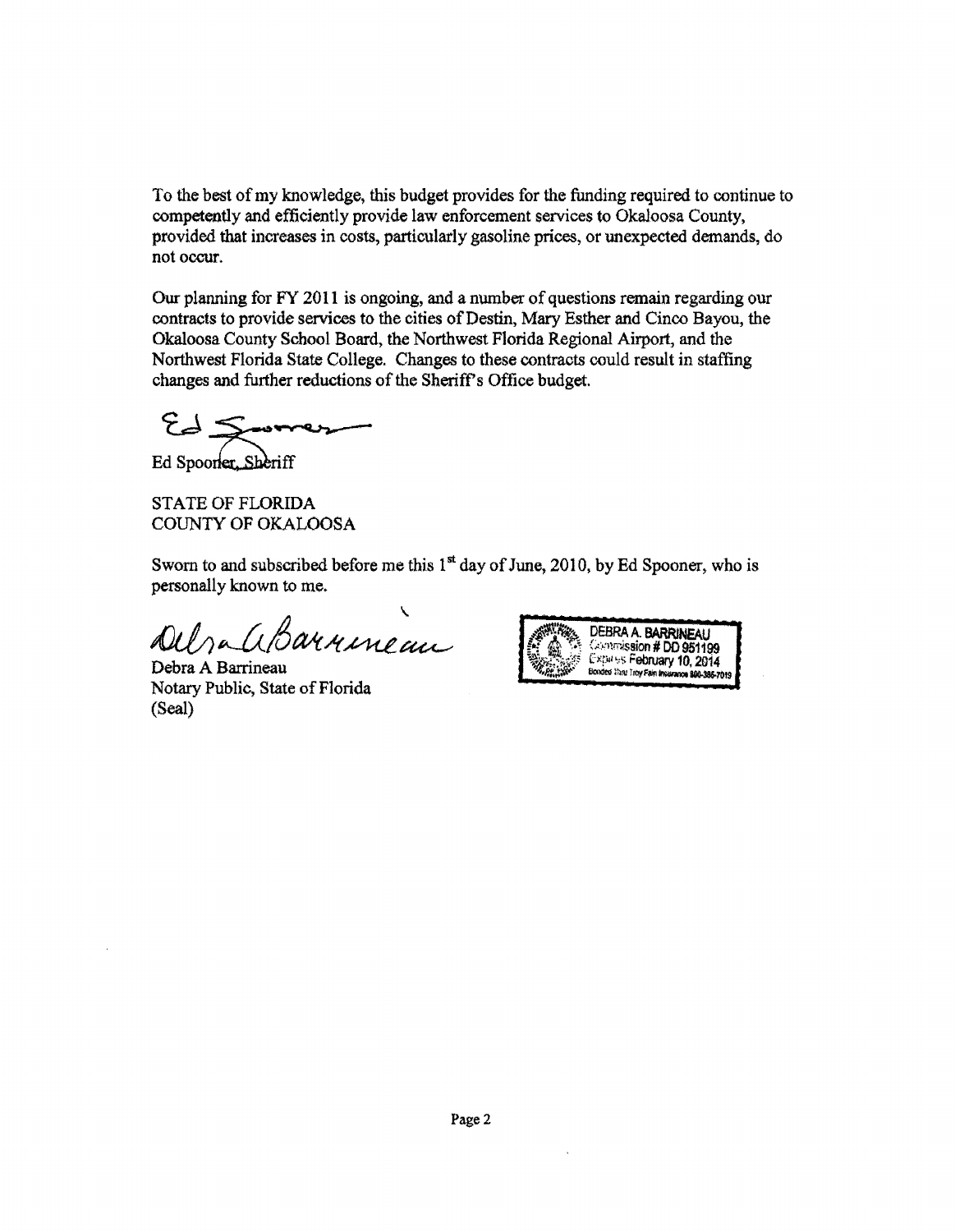| <b>CONSOLIDATED BUDGET</b>                   |                       | FY 09-10        |     |                               |    | FY 10-11             |                                   |
|----------------------------------------------|-----------------------|-----------------|-----|-------------------------------|----|----------------------|-----------------------------------|
|                                              | Account               | <b>APPROVED</b> |     | <b>FY 2010 Full</b>           |    |                      | <b>Budget to</b><br><b>Budget</b> |
|                                              | Number                |                 |     | <b>BUDGET Year Projection</b> |    | <b>BUDGET</b>        | difference                        |
|                                              |                       |                 |     |                               |    |                      |                                   |
| <b>SALARIES</b><br><b>EXECUTIVE SALARY</b>   | 51000<br>51100        | 135,000         | -\$ | 135,000                       | \$ | 135,000              | \$                                |
| <b>REGULAR SALARY</b>                        | 51200                 | 15,467,223      |     | 15,282,737                    |    | 15,340,000           | (127, 223)                        |
| <b>OTHER SALARY</b>                          | 51300                 | 150,000         |     | 155,000                       |    | 150,000              |                                   |
| <b>OVERTIME</b>                              | 51400                 | 935,980         |     | 1,070,000                     |    | 675,000              | (260, 980)                        |
| <b>INCENTIVE</b>                             | 51500                 | 204,800         |     | 199,425                       |    | 190,000              | (14, 800)                         |
| <b>INCENTIVE MATCH</b>                       | 51550                 | 204,700         |     | 197,920                       |    |                      | (204, 700)                        |
| <b>SALARIES</b>                              | 51000                 | 17,097,703      | \$  | 17,040,082                    | \$ | 16,490,000           | \$<br>(607,703)                   |
|                                              |                       |                 |     |                               |    |                      | \$                                |
| <b>FICA TAXES</b>                            | 52100                 | 1,307,936       |     | 1,304,236                     | \$ | 1,278,400            | \$<br>(29, 536)                   |
| RETIREMENT CONTRIBUTIONS                     | 52200                 | 3,140,708       |     | 3,259,515                     | \$ | 3,194,000            | \$<br>53,292                      |
| LIFE & HEALTH INSURANCE                      | 52300                 | 3,802,838       |     | 3,703,458                     | \$ | 3.985,500            | \$<br>182,662                     |
| Vision - Employee                            |                       |                 |     | 26,000                        | \$ | $\ddot{\phantom{a}}$ | \$                                |
| Vision - Spouse                              |                       |                 |     | 7,400                         |    |                      | \$                                |
| Vision - Child                               |                       |                 |     | 3,600                         | \$ |                      | \$                                |
| Fitness - employee                           |                       |                 |     |                               |    |                      | \$                                |
| Fitness - spouse                             |                       |                 |     |                               |    |                      | \$                                |
| Fitness - Child                              |                       |                 |     |                               |    |                      | \$                                |
| <b>WORKERS' COMPENSATION</b>                 | 52400                 | 1,139,515       |     | 1,070,306                     | \$ | 1,082,200            | \$<br>(57, 315)                   |
| UNEMPLOYMENT COMPENSATION                    | 52500                 | 5,000           |     | 45,000                        |    | 50,000               | \$<br>45,000                      |
| TAXES, RETIREMENT & INSURANCE                | 52000                 | 9,395,997       |     | 9.419.515                     |    | 9,590,100            | \$<br>194,103                     |
|                                              |                       |                 |     |                               |    |                      |                                   |
| <b>TOTAL PERSONAL SERVICES</b>               | 10                    | 26,493,700      | \$  | 26,459,597                    | \$ | 26,080,100           | \$<br>(413,600)                   |
| PROFESSIONAL SERVICES                        | 53100                 | 57,100          |     | 25,000                        |    | 26,500               | (30,600)                          |
| <b>INVESTIGATIONS</b>                        | 53500                 | 35,000          |     | 35,000                        |    | 35,000               |                                   |
| TRAVEL AND PER DIEM                          | 54000                 | 230,000         |     | 189,000                       |    | 174,000              | (56,000)                          |
| <b>COMMUNICATION AND FREIGHT SERVICES</b>    | 54100                 | 239,700         |     | 235,000                       |    | 237,000              | (2,700)                           |
| UTILITY SERVICES                             | 54300                 | 96,500          |     | 100,000                       |    | 100,000              | 3,500                             |
| RENTALS AND LEASES                           | 54400                 | 167,100         |     | 161,000                       |    | 158,000              | (9,100)                           |
| <b>INSURANCE</b>                             | 54500                 | 788,700         |     | 604,389                       |    | 660,600              | (128, 100)                        |
| REPAIR & MAINTENANCE SERVICES                | 54600                 | 544,300         |     | 439,782                       |    | 522,500              | (21, 800)                         |
| PRINTING AND BINDING                         | 54700                 | 1,200           |     | 2,800                         |    | 2,500                | 1,300                             |
| OTHER CURRENT CHARGES AND OBLIGATIONS        | 54900                 | 261,200         |     | 251,678                       |    | 258,000              | (3,200)                           |
| OFFICE SUPPLIES                              | 55100                 | 167,100         |     | 130,806                       |    | 106,650              | (60, 450)                         |
| <b>OPERATING SUPPLIES</b>                    | 55200                 | 1,200,000       |     | 1,345,656                     |    | 1,283,200            | 83,200                            |
| <b>BOOKS, PUBLICATIONS &amp; MEMBERSHIPS</b> | 55400                 | 33,100          |     | 45,250                        |    | 31,000               | (2,100)                           |
| <b>TOTAL OPERATING EXPENSES</b>              | 30                    | 3,821,000       | \$  | 3,565,361                     | \$ | 3,594,950            | \$<br>(226, 050)                  |
|                                              |                       |                 |     |                               |    |                      |                                   |
| <b>TOTAL OPERATING BUDGET</b>                |                       | 30,314,700      | \$  | 30,024,958                    | \$ | 29,675,050           | \$<br>(639, 650)                  |
| <b>CAPITAL OUTLAY</b>                        | 60                    | 737,000         | \$  | 774,614                       | \$ | 320,000              | (417,000)                         |
| <b>TOTAL BUDGET</b>                          |                       | 31,051,700      |     | \$30,799,572                  | s. | 29,995,050           | \$ (1,056,650)                    |
|                                              |                       |                 |     |                               |    |                      |                                   |
|                                              | <b>Less Contracts</b> |                 |     |                               |    |                      |                                   |
|                                              | Cinco                 | 69,369          |     |                               |    | 69,597               | 228.00                            |
|                                              | Destin                | 1,302,072       |     |                               |    | 1,217,228            | (84, 844.28)                      |
|                                              | Mary Esther           | 368,262         |     |                               |    | 360,617              | (7,645.00)                        |
|                                              | <b>Airport</b>        | 1,019,595       |     |                               |    | 1,039,095            | 19,500.00                         |
|                                              | <b>NWFSC</b>          | 64,269          |     |                               |    | 64,994               | 725.00                            |
|                                              | CHOICE                | 60,000          |     |                               |    | 60,000               |                                   |
|                                              | SRO                   | 718,139         |     |                               |    | 625,000              | (93, 139.00)                      |
| Estimated contracts                          |                       | 3,601,706       |     |                               |    | 3,436,531            | (165, 175)                        |
|                                              | Net Ad valorem        | 27,449,994      |     |                               |    | 26,558,519           | \$<br>(891, 475)                  |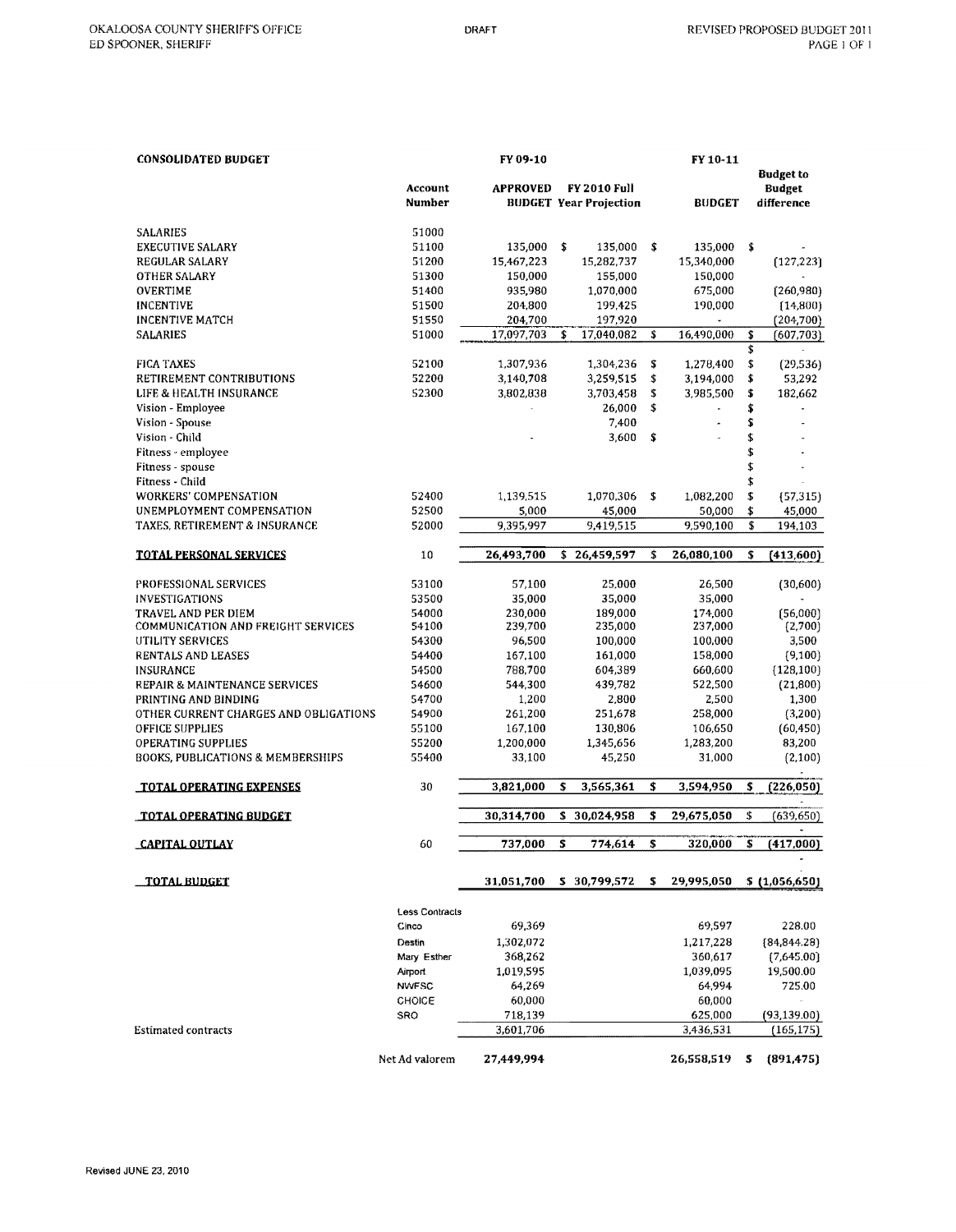## OKALOOSA COUNTY SHERJFF'S OFFICE ED SPOONER, SHERJFF

| <b>LAW ENFORCEMENT - PERSONAL SERVICES</b> |                                 | FY 09-10                         |                                    | FY 10-11 |               |  |
|--------------------------------------------|---------------------------------|----------------------------------|------------------------------------|----------|---------------|--|
| <b>ACCOUNT DESCRIPTION</b>                 | <b>Account</b><br><b>Number</b> | <b>APPROVED</b><br><b>BUDGET</b> | FY 2010 Full<br>Year<br>Projection |          | <b>BUDGET</b> |  |
| <b>EXECUTIVE SALARY</b>                    | 51100                           | 135,000                          | 135,000                            |          | 135,000       |  |
| REGULAR SALARY                             | 51200                           | 13,314,350                       | 13,238,252                         |          | 13,241,000    |  |
| <b>OTHER SALARY</b>                        | 51300                           | 150,000                          | 150,000                            |          | 145,000       |  |
| <b>OVERTIME</b>                            | 51400                           | 850,000                          | 1,016,948                          |          | 622,500       |  |
| <b>INCENTIVE</b>                           | 51500                           | 185,000                          | 173,595                            |          | 170,900       |  |
| <b>INCENTIVE MATCH</b>                     | 51550                           | 185,000                          | 172,010                            |          |               |  |
| <b>SALARIES</b>                            | 51000                           | 14,819,350                       | 14,885,805                         |          | 14,314,400    |  |
| <b>FICA TAXES</b>                          | 52100                           | 1,133,700                        | 1,138,764                          | \$       | 1,110,000     |  |
| RETIREMENT CONTRIBUTIONS                   | 52200                           | 2,750,000                        | 2,869,444                          |          | 2,758,000     |  |
| LIFE & HEALTH INSURANCE                    | 52300                           | 3,335,000                        | 3,313,539                          |          | 3,579,000     |  |
| <b>WORKERS' COMPENSATION</b>               | 52400                           | 1,000,000                        | 944,876                            |          | 950,000       |  |
| UNEMPLOYMENT COMPENSATION                  | 52500                           | 5,000                            | 45,000                             |          | 50,000        |  |
| <b>TAXES, RETIREMENT &amp; INSURANCE</b>   | 52000                           | 8,223,700                        | \$<br>8,346,123                    | \$       | 8,447,000     |  |
| <b>TOTAL PERSONAL SERVICES</b>             | 10                              | 23,043,050                       | 23,231,928<br>S.                   | S        | 22,761,400    |  |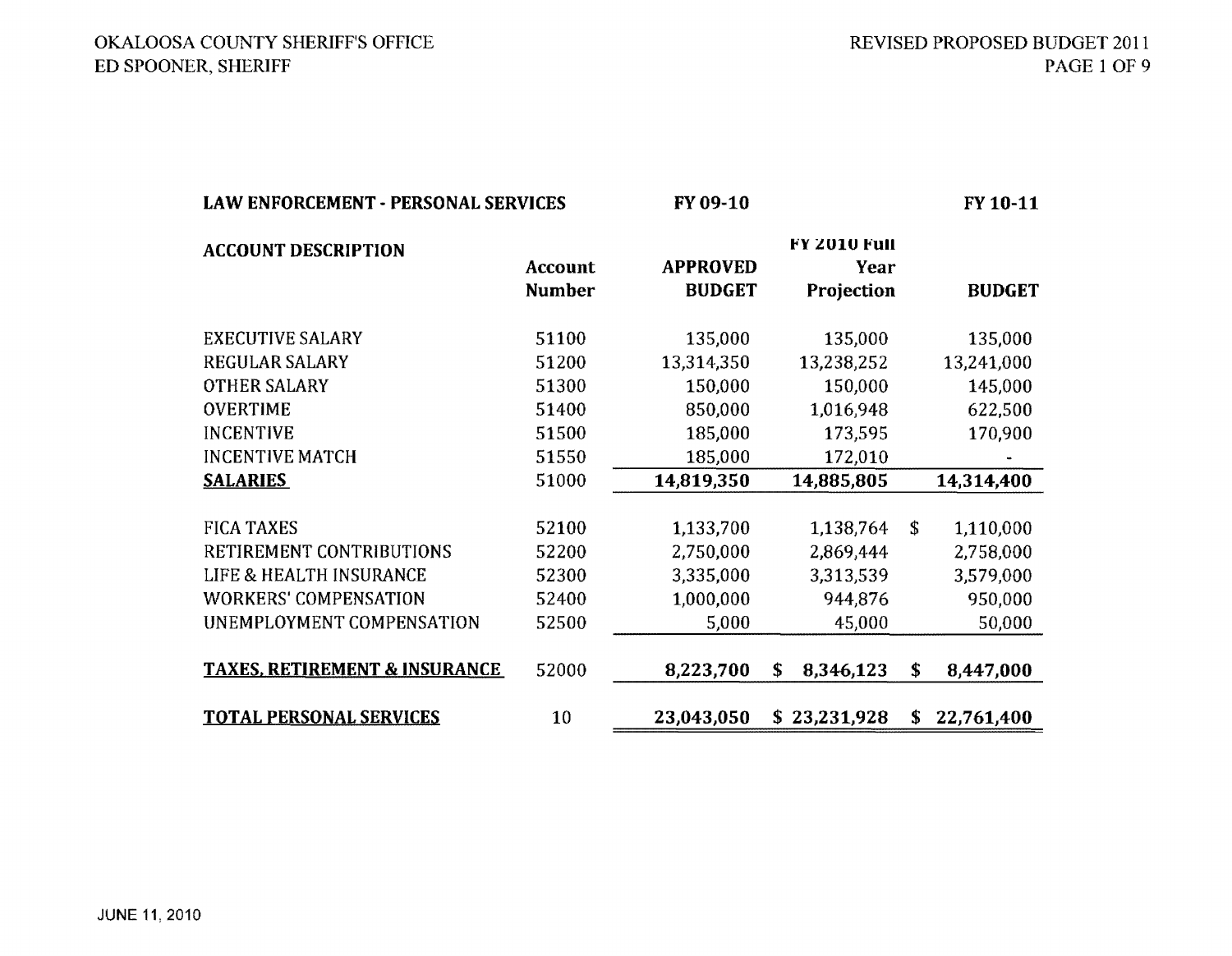| <b>LAW ENFORCEMENT - OPERATING</b> |                | FY 09-10        |                            |                    | FY 10-11      |
|------------------------------------|----------------|-----------------|----------------------------|--------------------|---------------|
|                                    | <b>Account</b> | <b>APPROVED</b> | FY 2010 Full Year          |                    |               |
| <b>ACCOUNT DESCRIPTION</b>         | <b>Number</b>  | <b>BUDGET</b>   | Projection                 |                    | <b>BUDGET</b> |
| <b>PROFESSIONAL SERVICES</b>       | 53100          |                 |                            |                    |               |
| <b>VETERINARY FEES</b>             | 53145          | 3,700           | \$                         | \$                 | 3,500         |
| <b>EMPLOYMENT PHYSICALS</b>        | 53146          | 10,700          | \$<br>8,000                |                    | 6,000         |
| <b>LEGAL FEES</b>                  | 53149          | 12,700          | \$<br>2,000                |                    | 2,000         |
| <b>OTHER PROFESSIONAL FEES</b>     | 53150          | 30,000          | \$<br>15,000               |                    | 15,000        |
| PROFESSIONAL SERVICES TOTAL        | 53100          | 57,100          | $\overline{\$}$<br>25,000  | \$                 | 26,500        |
| <b>INVESTIGATIONS</b>              | 53500          | 35,000          | $\overline{\$}$<br>35,000  | \$                 | 35,000        |
| <b>TRAVEL AND PER DIEM</b>         |                |                 |                            |                    |               |
| PER DIEM - REGULAR                 | 54041          | 40,000          | \$<br>40,000               |                    | 35,000        |
| PRISONER TRANSPORT COSTS           | 54043          | 125,000         | \$<br>85,000               |                    | 75,000        |
| PER DIEM - EDUCATION               | 54045          | 50,000          | \$<br>50,000               |                    | 50,000        |
| PER DIEM - INVESTIGATIONS          | 54048          | 5,000           | \$<br>4,000                |                    | 4,000         |
| <b>TRAVEL AND PER DIEM TOTAL</b>   | 54000          | 220,000         | $\overline{\$}$<br>179,000 | \$                 | 164,000       |
|                                    |                |                 |                            |                    |               |
| <b>COMMUNICATION AND FREIGHT</b>   |                |                 |                            |                    |               |
| <b>SERVICES</b>                    |                |                 |                            |                    |               |
| <b>POSTAGE</b>                     | 54153          | 14,700          | \$<br>10,000               |                    | 12,000        |
| <b>COMMUNICATION AND FREIGHT</b>   |                |                 |                            |                    |               |
| <b>SERVICES TOTAL</b>              |                | 14,700          | \$<br>10,000               | \$                 | 12,000        |
| <b>UTILITY SERVICES</b>            |                |                 |                            |                    |               |
| UTILITIES (ELECTRIC, GAS, WATER)   | 54341          | 96,500          | \$<br>100,000              | $\mathbf{\hat{S}}$ | 100,000       |
| <b>RENTALS AND LEASES</b>          |                |                 |                            |                    |               |
| <b>AUTO RENTALS (DTF)</b>          | 54441          | 10,000          | \$<br>5,000                | \$                 | 5,000         |
| EQUIPMENT RENTALS                  | 54442          | 1,000           | \$<br>500                  |                    | 500           |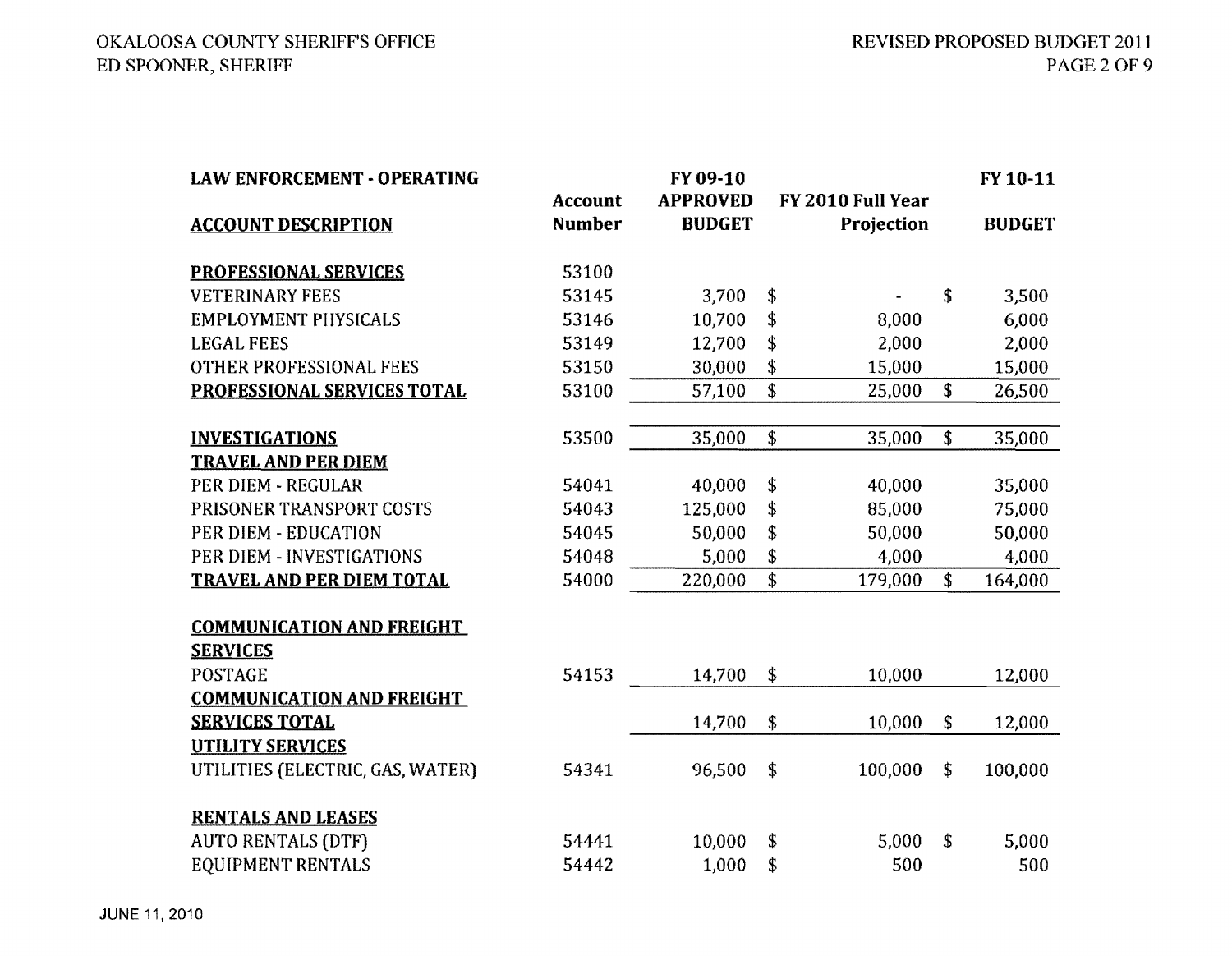| <b>LAW ENFORCEMENT - OPERATING</b>        |                | FY 09-10        |                                      |                   | FY 10-11      |
|-------------------------------------------|----------------|-----------------|--------------------------------------|-------------------|---------------|
|                                           | <b>Account</b> | <b>APPROVED</b> |                                      | FY 2010 Full Year |               |
| <b>ACCOUNT DESCRIPTION</b>                | <b>Number</b>  | <b>BUDGET</b>   |                                      | Projection        | <b>BUDGET</b> |
| <b>FACILITIES RENTALS</b>                 | 54443          | 134,000         | \$                                   | 134,000           | 134,000       |
| <b>OTHER RENTALS</b>                      | 54446          | 7,000           | \$                                   | 7,000             | 5,000         |
| FIRING RANGE RENTAL                       | 54447          | 6,000           | \$                                   | 6,000             | 5,000         |
| <b>RENTALS AND LEASES TOTAL</b>           | 54400          | 158,000         | $\overline{\boldsymbol{\mathsf{s}}}$ | 152,500           | \$<br>149,500 |
|                                           |                |                 |                                      |                   |               |
| <b>INSURANCE</b>                          |                |                 |                                      |                   |               |
| <b>NOTARY COSTS</b>                       | 54541          | 500             | \$                                   | 500<br>\$         | 500           |
| PROFESSIONAL LIABILITY INSURANCE          | 54542          | 357,600         | \$                                   | 230,000           | 274,930       |
| <b>GENERAL LIABILITY INSURANCE</b>        | 54543          | 83,000          | \$                                   | 90,300            | 100,000       |
| OTHER INSURANCE                           | 54544          | 12,000          | \$                                   | 1,000             | 5,000         |
| <b>VEHICLE INSURANCE</b>                  | 54545          | 275,000         | \$                                   | 218,855           | 214,500       |
| <b>INSURANCE TOTAL</b>                    | 54500          | 728,100         | $\overline{\mathfrak{s}}$            | 540,655           | \$<br>594,930 |
|                                           |                |                 |                                      |                   |               |
| <b>REPAIR &amp; MAINTENANCE SERVICES</b>  |                |                 |                                      |                   |               |
| <b>VEHICLE REPAIRS &amp; MAINTENANCE</b>  | 54641          | 235,000         | \$                                   | 225,000           | \$<br>250,000 |
| <b>WRECKED VEHICLE REPAIRS</b>            | 54643          | 52,300          | \$                                   | 52,000            | 52,000        |
| OTHER VEHICLE REPAIRS                     | 54644          | 27,900          | \$                                   | 25,000            | 28,000        |
| SAFETY EQUIPMENT REPAIRS                  | 54651          | 3,000           | \$                                   | 3,000             | 3,000         |
| FIRING RANGE MAINTENANCE                  | 54652          | 8,400           | \$                                   | 2,000             | 5,000         |
| MARINE EQUIPMENT REPAIRS                  | 54653          | 7,400           | \$                                   | 7,400             | 5,000         |
| OFFICE FACILITY REPAIRS                   | 54654          | 54,600          | \$                                   | 30,000            | 50,000        |
| OTHER EQUIPMENT REPAIRS                   | 54655          | 12,000          | \$                                   | 7,500             | 12,000        |
| <b>WRECKER SERVICES</b>                   | 54657          | 8,000           | \$                                   | 9,000             | 9,000         |
| <b>VEHICLE EQUIPMENT REPAIRS</b>          | 54659          | 5,000           | \$                                   | 2,000             | 5,000         |
| <b>COMPUTER REPAIRS &amp; MAINTENANCE</b> | 54661          |                 | \$                                   |                   |               |
| <b>REPAIR AND MAINTENANCE SERVICES</b>    |                |                 |                                      |                   |               |
| <b>TOTAL</b>                              | 54600          | 413,600         | \$                                   | 362,900<br>\$     | 419,000       |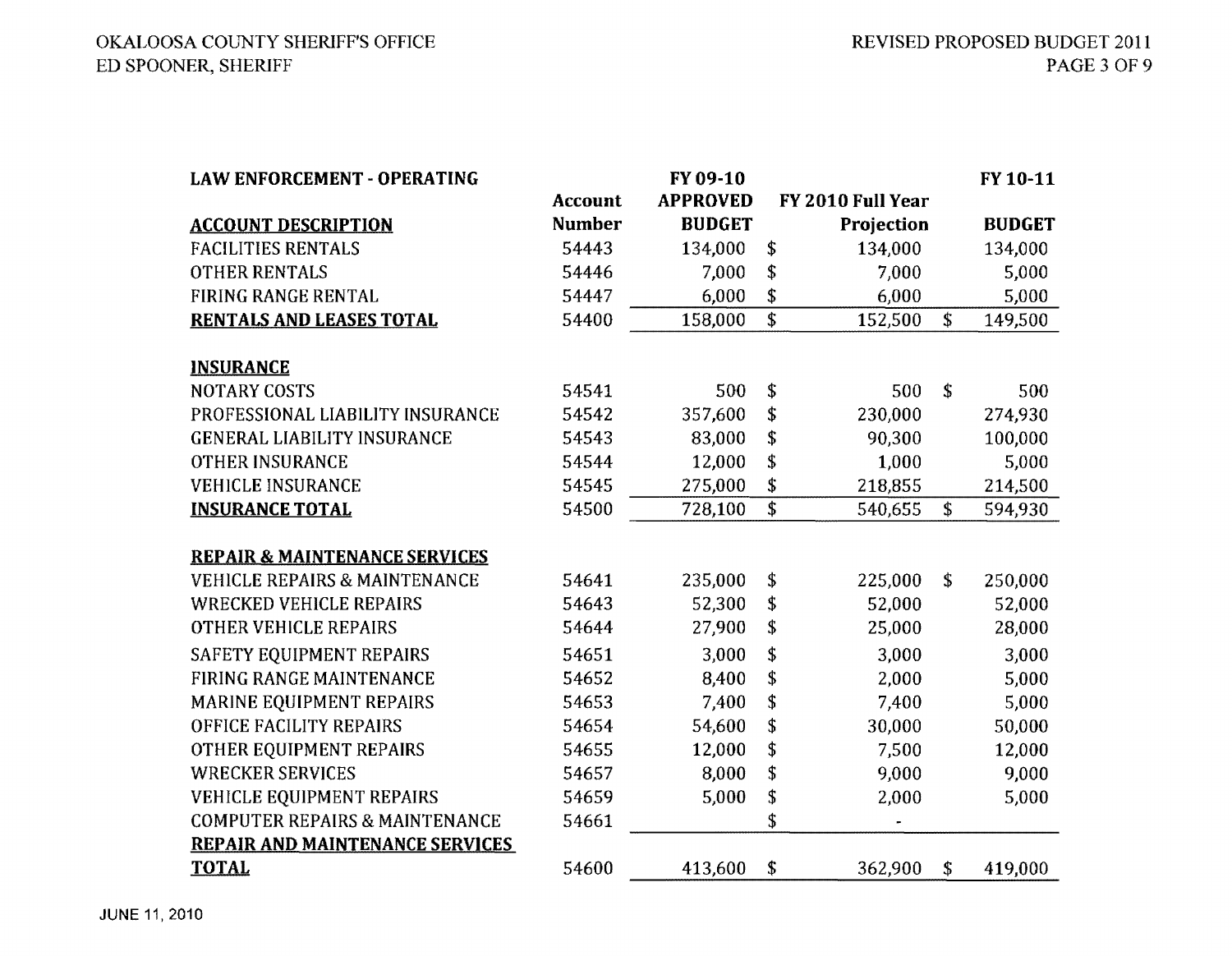| <b>LAW ENFORCEMENT - OPERATING</b> |                                 | FY 09-10                         |                                 |                    | FY 10-11      |
|------------------------------------|---------------------------------|----------------------------------|---------------------------------|--------------------|---------------|
| <b>ACCOUNT DESCRIPTION</b>         | <b>Account</b><br><b>Number</b> | <b>APPROVED</b><br><b>BUDGET</b> | FY 2010 Full Year<br>Projection |                    | <b>BUDGET</b> |
| <b>PRINTING AND BINDING</b>        |                                 |                                  |                                 |                    |               |
| PRINTING COSTS                     | 54741                           |                                  | \$<br>2,800                     | \$                 | 2,500         |
| <b>OTHER CURRENT CHARGES AND</b>   |                                 |                                  |                                 |                    |               |
| <b>OBLIGATIONS</b>                 |                                 |                                  |                                 |                    |               |
| <b>TITLE &amp; TAG COSTS</b>       | 54941                           | 5,000                            | \$<br>5,000                     |                    | 1,000         |
| <b>LEGAL ADVERTISEMENTS</b>        | 54942                           | 4,000                            | \$<br>4,000                     |                    | 5,000         |
| FILM PROCESSING COSTS              | 54943                           | 200                              | \$                              |                    |               |
| OTHER CRIMINAL COSTS               | 54947                           | 22,000                           | \$<br>22,000                    |                    | 22,000        |
| OTHER ADMINISTRATIVE COSTS         | 54948                           | 30,000                           | \$<br>20,000                    |                    | 30,000        |
| <b>JURY FEEDINGS</b>               | 54949                           |                                  | \$<br>678                       |                    |               |
| <b>OTHER CURRENT CHARGES AND</b>   |                                 |                                  |                                 |                    |               |
| <b>OBLIGATIONS TOTAL</b>           | 54900                           | 61,200                           | \$<br>51,678                    | \$                 | 58,000        |
| <b>OFFICE SUPPLIES</b>             |                                 |                                  |                                 |                    |               |
| <b>OFFICE SUPPLIES</b>             | 55141                           | 20,000                           | \$<br>20,000                    |                    | 20,000        |
| OFFICE EQUIPMENT < \$1,000         | 55142                           | 20,000                           | \$<br>20,000                    |                    | 10,000        |
| MINOR OFFICE BUILDING SUPPLIES     | 55148                           | 5,000                            | \$<br>2,000                     |                    | 4,000         |
| COMPUTER EQUIPMENT < \$1,000       | 55150                           |                                  | \$                              |                    |               |
| <b>OFFICE SUPPLIES TOTAL</b>       | 55100                           | 45,000                           | \$<br>42,000                    | $\mathbf{\hat{S}}$ | 34,000        |
| <b>OPERATING SUPPLIES</b>          |                                 |                                  |                                 |                    |               |
| <b>GASOLINE - VEHICLES</b>         | 55241                           | 755,000                          | \$<br>850,000                   | \$                 | 901,500       |
| <b>GASOLINE - MARINE</b>           | 55243                           | 3,400                            | \$<br>3,400                     |                    | 3,500         |
| <b>AMMUNITION</b>                  | 55244                           | 28,000                           | \$<br>103,450                   |                    | 28,000        |
| FINGER PRINT & PHOTO SUPPLIES      | 55245                           | 5,000                            | \$<br>425                       |                    |               |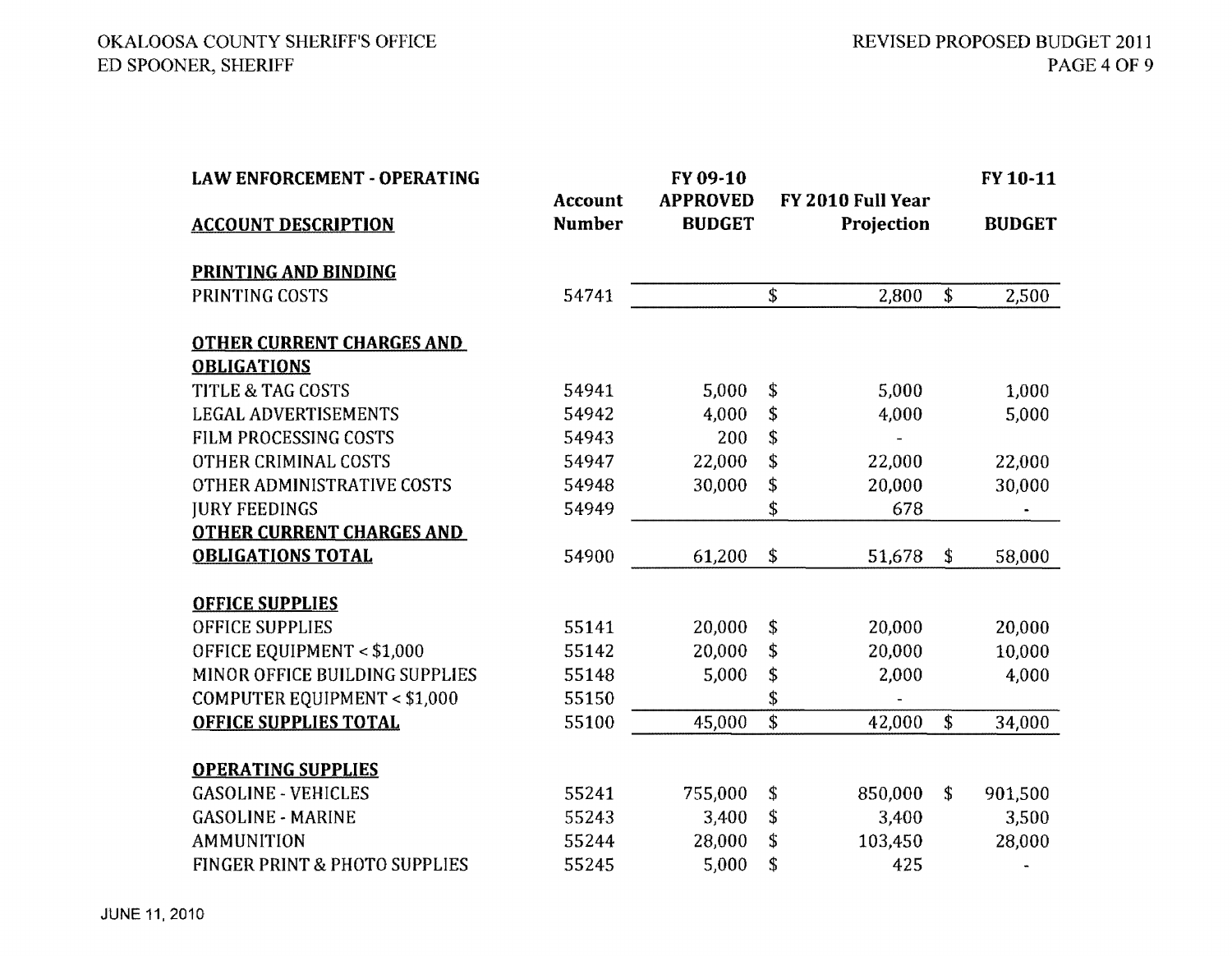| <b>LAW ENFORCEMENT - OPERATING</b>           |                | FY 09-10        |                   | FY 10-11        |
|----------------------------------------------|----------------|-----------------|-------------------|-----------------|
|                                              | <b>Account</b> | <b>APPROVED</b> | FY 2010 Full Year |                 |
| <b>ACCOUNT DESCRIPTION</b>                   | <b>Number</b>  | <b>BUDGET</b>   | Projection        | <b>BUDGET</b>   |
| <b>INVESTIGATIVE SUPPLIES</b>                | 55246          | 35,000          | \$<br>35,000      | 25,000          |
| <b>MARINE SUPPLIES</b>                       | 55247          | 3,500           | \$<br>2,000       | 2,000           |
| <b>CRISIS NEGOTIATION UNIT SUPPLIES</b>      | 55248          | 1,200           | \$<br>1,200       | 1,500           |
| UNDERWATER SEARCH UNIT SUPPLIES              | 55249          | 1,500           | \$<br>1,500       | 1,500           |
| <b>EMPLOYEE UNIFORMS</b>                     | 55250          | 150,000         | \$<br>150,000     | 149,130         |
| S.R.T. SUPPLIES                              | 55252          | 8,000           | \$<br>8,000       | 8,000           |
| $K - 9$ FOOD                                 | 55253          | 2,800           | \$<br>3,500       | 3,500           |
| K-9 TRAINING SUPPLIES                        | 55254          | 6,000           | \$<br>4,000       | 6,000           |
| VEHICLE EMERGENCY EQUIPMENT                  | 55255          | 50,000          | \$<br>45,000      | 5,000           |
| <b>EXPLORER SUPPLIES</b>                     | 55256          | 3,000           | \$                |                 |
| <b>CRIME PREVENTION SUPPLIES</b>             | 55257          | 7,500           | \$<br>7,500       | 5,000           |
| <b>HASMET &amp; DRUG PROCESSING SUPPLIES</b> | 55260          | 10,000          | \$<br>10,000      | 10,000          |
| <b>FIRING RANGE SUPPLIES</b>                 | 55262          | 6,000           | \$<br>6,000       | 6,000           |
| OTHER MISCELLANEOUS SUPPLIES                 | 55299          | 23,530          | \$<br>25,000      | 20,000          |
| <b>OPERATING SUPPLIES TOTAL</b>              | 55200          | 1,099,430       | \$<br>1,255,975   | \$<br>1,175,630 |
|                                              |                |                 |                   |                 |
| <b>BOOKS, PUBLICATIONS &amp; MEMBERSHIPS</b> |                |                 |                   |                 |
| <b>LEGAL PUBLICATIONS</b>                    | 55441          | 6,000           | \$<br>5,500       | \$<br>4,500     |
| <b>REGISTRATION &amp; SCHOOL FEES</b>        | 55442          | 8,000           | \$<br>15,000      |                 |
| <b>REFERENCE RESOURCES</b>                   | 55443          | 8,000           | \$<br>3,000       | 5,000           |
| PROFESSIONAL DUES                            | 55444          | 5,000           | \$<br>16,000      | 16,000          |
| <b>PUBLICATIONS &amp; MEMBERSHIPS TOTAL</b>  | 55400          | 27,000          | \$<br>39,500      | \$<br>25,500    |
| <b>TOTAL OPERATING EXPENSES</b>              | 30             | 2,955,630       | \$<br>2,797,008   | \$2,796,560     |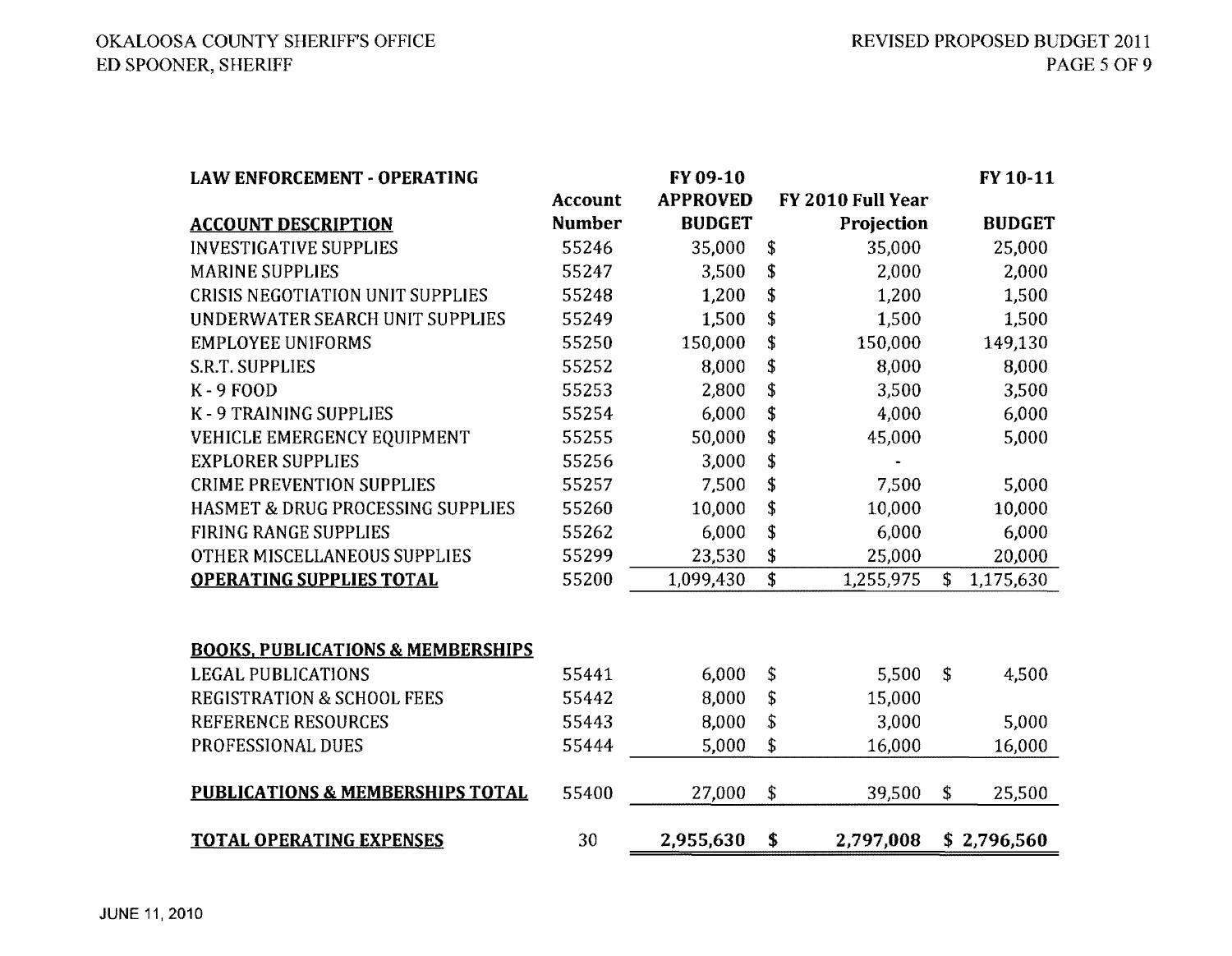| <b>LAW ENFORCEMENT CAPITAL OUTLAY</b> |                                 | FY 09-10                         |                                           | FY 10-11      |  |  |
|---------------------------------------|---------------------------------|----------------------------------|-------------------------------------------|---------------|--|--|
| <b>ACCOUNT DESCRIPTION</b>            | <b>Account</b><br><b>Number</b> | <b>APPROVED</b><br><b>BUDGET</b> | <b>FY 2010 Full</b><br>Year<br>Projection | <b>BUDGET</b> |  |  |
| <b>MACHINERY AND EQUIPMENT</b>        |                                 |                                  |                                           |               |  |  |
| <b>VEHICLES</b>                       | 56441                           | 400,000                          | 400000                                    | 75,000<br>\$  |  |  |
| <b>OFFICE FURNITURE</b>               | 56444                           | 5,000                            |                                           |               |  |  |
| OFFICE EQUIPMENT                      | 56445                           | 10,000                           |                                           |               |  |  |
| <b>VEHICLE EQUIPMENT</b>              | 56446                           | 30,000                           | 30000                                     |               |  |  |
| <b>OTHER EQUIPMENT</b>                | 56447                           | 15,000                           | 62000                                     | 10,000        |  |  |
| <b>CRIMINAL EQUIPMENT</b>             | 56452                           |                                  | 6800                                      | 10,000        |  |  |
| <b>GUNS</b>                           | 56453                           | 5,000                            | 15814                                     | 5,000         |  |  |
| <b>TOTAL CAPITAL OUTLAY</b>           | 60                              | 465,000                          | \$<br>514,614                             | \$100,000     |  |  |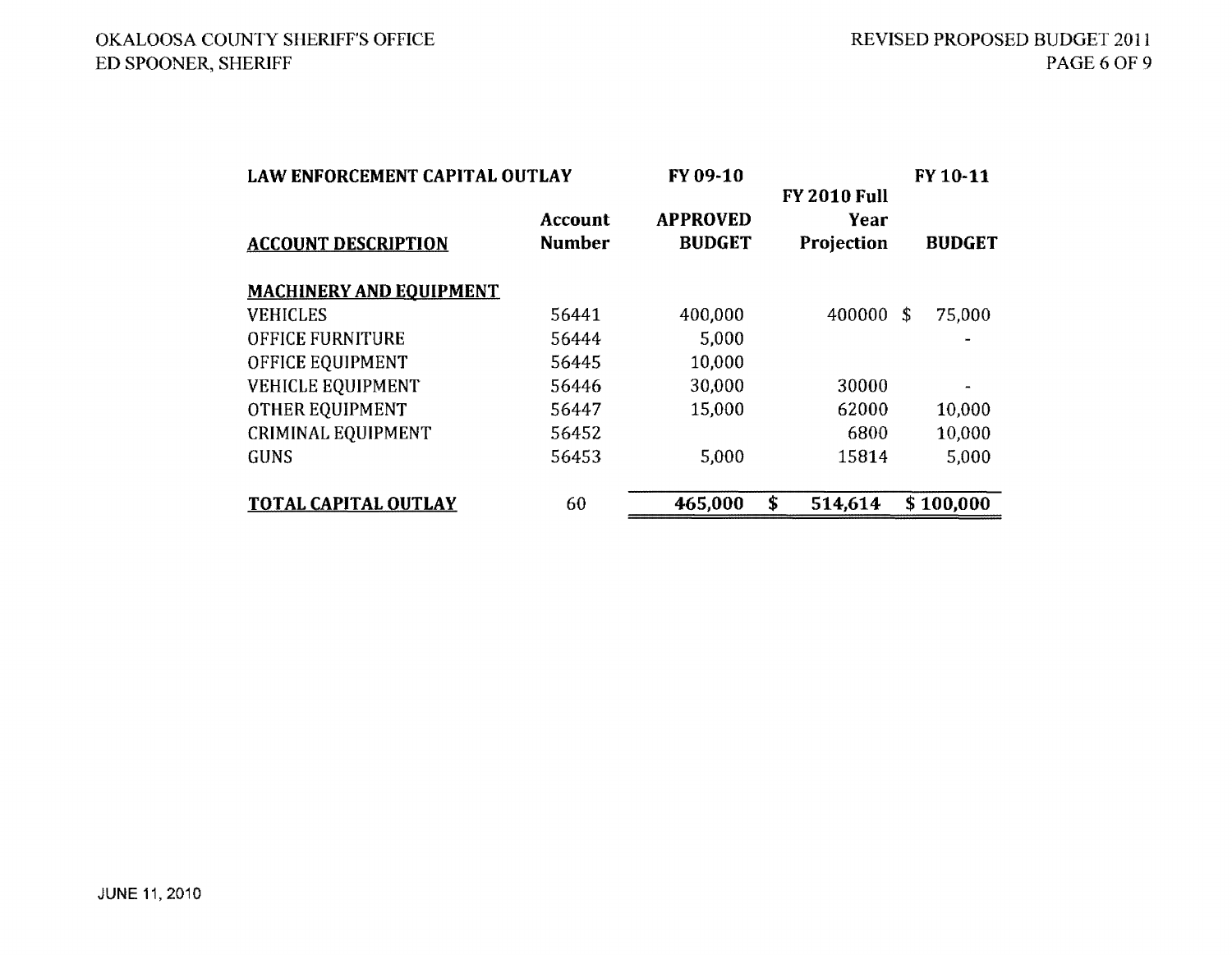| <b>AIRPORT OPERATIONS</b>                |               | FY 09-10        |                        | FY 10-11      |
|------------------------------------------|---------------|-----------------|------------------------|---------------|
|                                          | Account       | <b>APPROVED</b> | <b>FY 2010 Full</b>    |               |
| <b>ACCOUNT DESCRIPTION</b>               | <b>Number</b> | <b>BUDGET</b>   | <b>Year Projection</b> | <b>BUDGET</b> |
| <b>REGULAR SALARY</b>                    | 51200         | 605,827         | 667,414                | 637,000       |
| <b>OVERTIME</b>                          | 51400         | 45,430          | 52,500                 | 52,500        |
| <b>INCENTIVE</b>                         | 51500         |                 | 8,160                  |               |
| <b>SALARIES TOTAL</b>                    | 51000         | 651,257         | 735,394                | 689,500       |
| <b>FICA TAXES</b>                        | 52100         | 49,821          | \$<br>55,313           | 53,400        |
| RETIREMENT CONTRIBUTIONS                 | 52200         | 120,883         | 140,977                | 136,000       |
| LIFE & HEALTH INSURANCE                  | 52300         | 150,348         | 124.991                | 127,500       |
| <b>WORKERS' COMPENSATION</b>             | 52400         | 39,735          | 39,500                 | 37,500        |
| <b>TAXES, RETIREMENT &amp; INSURANCE</b> |               |                 |                        |               |
| <b>TOTAL</b>                             | 52000         | 360,787         | 361,681                | 354,400       |
| <b>INSURANCE</b>                         |               |                 |                        |               |
| PROFESSIONAL LIABILITY INSURANCE         | 54542         |                 |                        |               |
| <b>GENERAL LIABILITY INSURANCE</b>       | 54543         | 12,076          | 11,461                 | 12,070        |
| <b>VEHICLE INSURANCE</b>                 | 54545         | 605             | 6,050                  | 6,000         |
| <b>INSURANCE TOTAL</b>                   | 54500         | 12,681          | 17,511                 | 18,070        |
| <b>OPERATING SUPPLIES</b>                |               |                 |                        |               |
| <b>GASOLINE</b>                          | 55241         |                 | 8,068                  | 7,500         |
| <b>EMPLOYEE UNIFORMS</b>                 | 55250         | 2,370           | 2,370                  | 2,370         |
|                                          | 55200         | 2,370           | 10,438                 | 9,870         |
| <b>TOTAL OPERATING EXPENSES</b>          | 30            | 15,051          | 27,949                 | 27,940        |
| <b>TOTAL AIRPORT BUDGET</b>              | 0103          | 1,027,095       | 1,125,024              | 1,071,840     |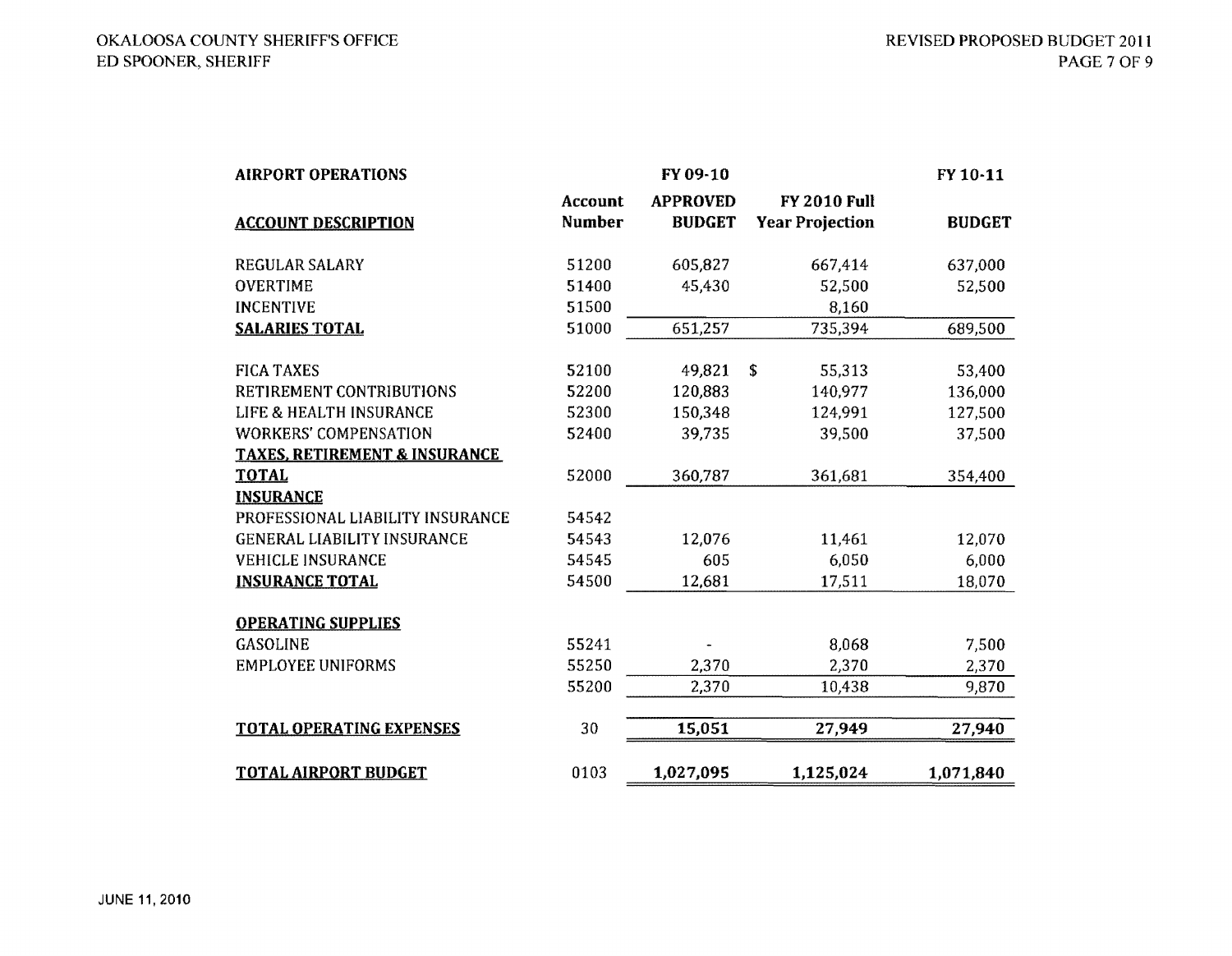| <b>JUDICIAL SERVICES</b>                 |               | FY 09-10        |                     |                         | FY 10-11      |
|------------------------------------------|---------------|-----------------|---------------------|-------------------------|---------------|
|                                          |               |                 | <b>FY 2010 Full</b> |                         |               |
|                                          | Account       | <b>APPROVED</b> | Year                |                         |               |
| <b>ACCOUNT DESCRIPTION</b>               | <b>Number</b> | <b>BUDGET</b>   | Projection          |                         | <b>BUDGET</b> |
|                                          |               |                 |                     |                         |               |
| REGULAR SALARY                           | 51200         | 967,900         | 892,355             |                         | 964,000       |
| <b>OVERTIME</b>                          | 51400         | 27,300          | 10,000              |                         |               |
| <b>INCENTIVE</b>                         | 51500         | 17,800          | 16,110              |                         | 17,400        |
| <b>INCENTIVE MATCH</b>                   | 51550         | 17,700          | 15,990              |                         |               |
| <b>SALARIES TOTAL</b>                    | 51000         | 1,030,700       | \$<br>934,455       | $\overline{\mathbf{3}}$ | 981,400       |
|                                          |               |                 |                     |                         |               |
| <b>FICA TAXES</b>                        | 52100         | 78,800          | 71,486              |                         | 76,000        |
| RETIREMENT CONTRIBUTIONS                 | 52200         | 189,200         | 180,675             |                         | 228,000       |
| LIFE & HEALTH INSURANCE                  | 52300         | 234,600         | 184,765             |                         | 194,000       |
| VISION BENEFIT-EMPLOYEE                  |               |                 | 1,000               |                         |               |
| VISION BENEFIT-CHILD                     |               |                 |                     |                         |               |
| FITNESS BENEFIT-EMPLOYEE                 |               |                 |                     |                         |               |
| <b>WORKERS' COMPENSATION</b>             | 52400         | 80,280          | 68,720              |                         | 76,000        |
| <b>TAXES, RETIREMENT &amp; INSURANCE</b> |               |                 |                     |                         |               |
| <b>TOTAL</b>                             | 52000         | 582,880         | \$<br>506,646       | \$                      | 574,000       |
| <b>TOTAL PERSONAL SERVICES</b>           | 10            | 1,613,580       | \$1,441,101         |                         | \$1,555,400   |
|                                          |               |                 |                     |                         |               |
|                                          |               |                 |                     |                         |               |
| Insurance                                |               |                 |                     |                         |               |
| PROFESSIONAL LIABILITY INSURANCE         | 54542         | 21,700          | 13,739              |                         | 14,000        |
| <b>VEHICLE INSURANCE</b>                 | 54545         | 15,500          | 23,078              |                         | 24,000        |
| <b>INSURANCE TOTAL</b>                   | 54500         | 37,200          | \$<br>36,817        | \$                      | 38,000        |
| <b>REPAIR &amp; MAINTENANCE SERVICES</b> |               |                 |                     |                         |               |
| <b>VEHICLE REPAIRS &amp; MAINTENANCE</b> | 54641         | 5,000           | 500                 |                         | 1,500         |
| RADIO - MOBILE & HANDHELD REPAIRS        | 54647         |                 | 487                 |                         | 500           |
| <b>REPAIR &amp; MAINTENANCE SERVICES</b> |               |                 |                     |                         |               |
| <b>TOTAL</b>                             | 54600         | 5,000           | \$<br>987           | \$                      | 2,000         |
|                                          |               |                 |                     |                         |               |